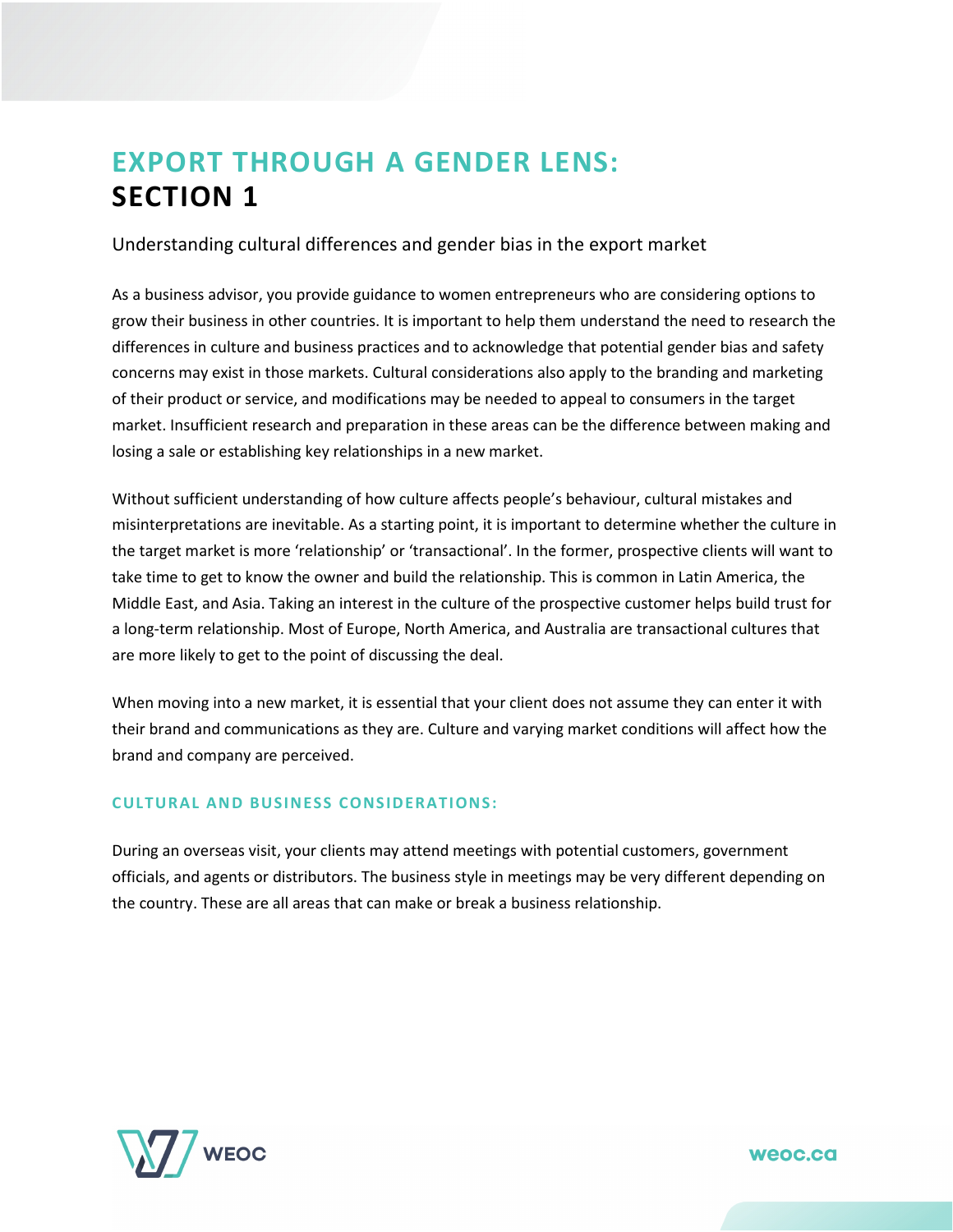Consider the following:

**Business meetings** – Key to any business meeting is knowing what to expect from the meetings, including the meeting format, style, and information about the participants. Depending on the country, the meeting may be more structured and formal or friendly. This will impact whether preparation such as research and presentations are expected, or whether the meeting will have a more casual, relaxed format.

**Appropriate greetings** – Getting to know proper use of names and titles is very important. In many countries, including Denmark, France, and the United Kingdom, it is appropriate to use titles until the use of first names is suggested. When cultural lines are being crossed, something considered as a "wrong" greeting can lead to an awkward encounter.

**Business card protocol** – Card-giving is a key part of business protocol at the first meeting. In Japan, for example, the Western practice of accepting a business card and pocketing it immediately is considered rude. The proper approach is to carefully look at the card after accepting it, acknowledge with a nod that the information has been digested, and perhaps, make a relevant comment or ask a polite question. It is good practice for your clients to prepare business cards in the language of the country in which they are doing business. It will be worth the cost.

**Different concepts of time** – In general, meetings in most countries follow the same format as those in Canada, although some cultures have a bit more of a ritual. It is important to find out the attitudes toward punctuality. For example, the Chinese value punctuality, so, arrive on time or even slightly early for meetings. Differences in workweek also exist. For example, in the UAE, the workweek is Sunday to Thursday.

**Manage language differences** – Encourage your clients to learn a few words and phrases in their client's language to help build rapport, even if they need an interpreter for more complicated communication. While senior management in many countries often speak fluent English, companies will benefit from having staff, partners, or local translators present.

Translators and interpreters provide a good first impression and ensure that communication is accurate. Interpreters should be carefully briefed in advance and be sensitive to subtle language and cultural differences.

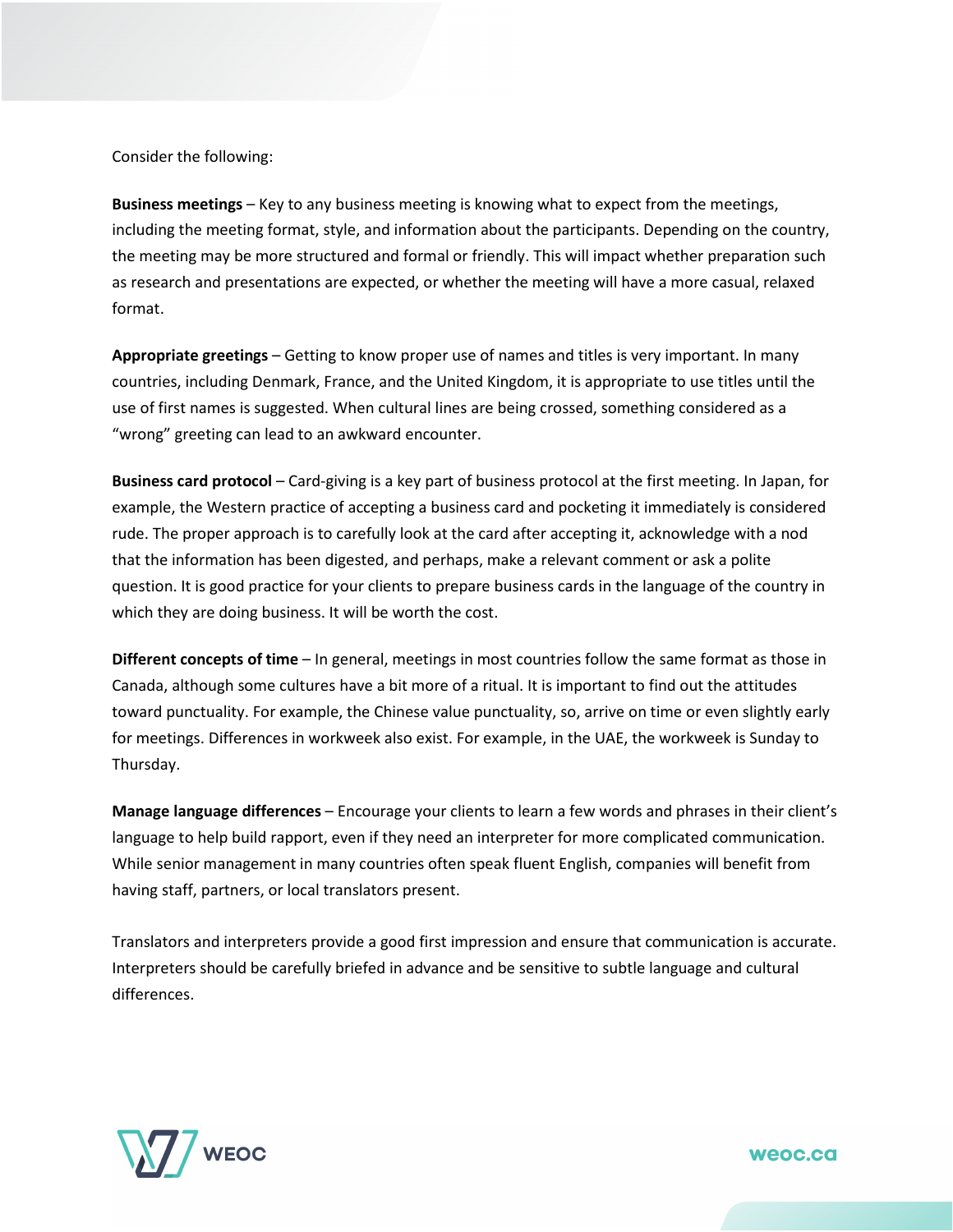**Plan the negotiating strategy** – Negotiating business deals is complicated by cultural misunderstanding. It is important to understand the nature of agreements and the significance of gestures and negotiating etiquette.

**Understand varied approaches to gift-giving customs** – In some cultures such as China, gifts are expected, and failure to present them is considered an insult. In other countries, the presentation of a gift may be perceived as an offense or bribery. Research different protocols for gift giving in a particular country, if permitted at all.

## **BRANDING CONSIDERATIONS:**

Your client should understand how cultural differences impact the branding of their product or service. The elements that make up your client's product and ultimately its identity such as colours, icons, symbols or taglines, and other key visuals will evoke different responses from people in different countries.

Assuming your client's brand will be relevant and appealing in a new market when presented exactly as it is in their home market could lead to an entire market entry failure. This could be equally true for the design of a product, its packaging, and even the product name. The following factors should be taken into consideration when entering a new market:

**Unique Value Proposition (UVP)** – The UVP summarises why a consumer should buy your client's product or use their service, how it adds more value, better solves a problem, or meets a demand more than similar competitive offerings. It communicates a unique and relevant benefit that may resonate in your client's home country. However, as they enter a new market, the needs, problems, and desires of consumers and the competitive landscape are likely to be different. Your client will need to assess and potentially adapt their proposition to appeal directly to the target market.

**Company and brand name translation** – It is essential that your client understand whether they can take their company and brand name exactly as it is into the new market. This means understanding whether the sound, spelling, pronunciation, and meaning are appropriate and will work. Translations that are misunderstood by locals in a foreign market can be disastrous. It also requires research into the availability of [trademarks](https://youtu.be/eRkPRIERiBs) in other markets.

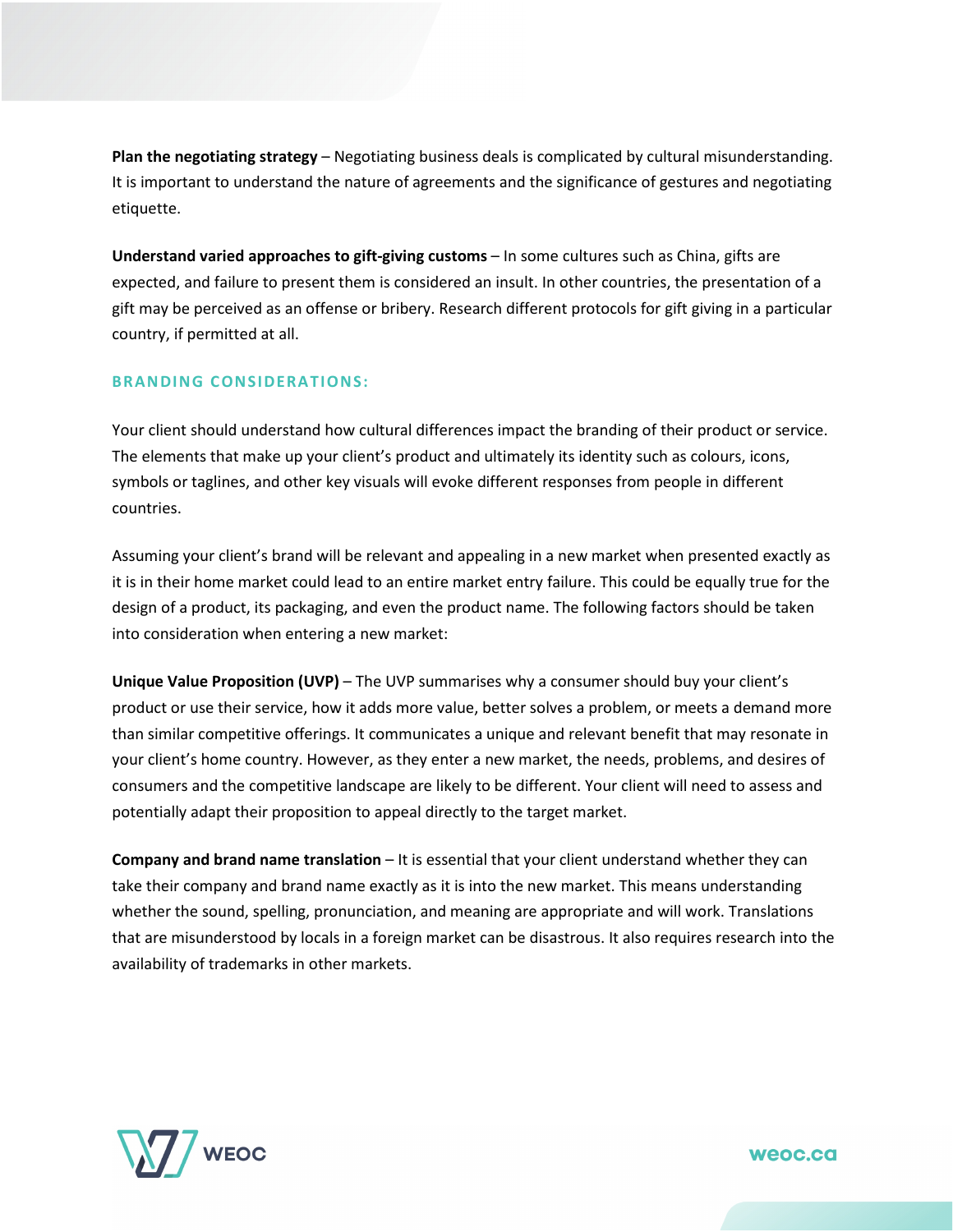**Colours, numbers, and labeling** – Colour is key to brand recognition and represents up to 80 per cent of the brand. It can also play a vital role in signifying product type or market sector, as well as conveying something of the brand 'personality' and 'position' the market. In some cultures, specific colours signify things your client probably does not want associated with their product, such as death or funerals. Numbers can also convey different and unsavoury meanings. Product labeling and marking may need to be changed to reflect official languages or different units of measurement.

**Regulations and taboos** – Different markets have different regulations and standards regarding product claims and advertising. For example, some markets are quite rigid about the 'claims' of products and services. In the U.K. and Northern Europe, any claim has to be real, proven, and substantiated. Other markets have cultural taboos. In Thailand, for example, it is a sign of great disrespect to show the soles of feet, no matter the situation.

## **GENDER BIASES:**

Gender bias exists globally and, in some countries, is rooted deep in their culture and religious beliefs. Women entrepreneurs must be cognisant of gender-related barriers as they build their export strategy and should consider selecting markets more open to and respectful of women-owned businesses. Traits displayed towards women in different cultures may include lack of respect by male business owners, bravado, chauvinism, not being taken seriously, men who refuse to do business with a woman, and verification of decisions through male employees.

Some areas to be aware of:

**Dress and appearance** – Business attire is somewhat universal, but the appropriateness will vary by country and culture. For example, wearing trousers or shorter skirts may not be as acceptable in some countries. Your client should be willing to accept that they may be expected to wear veils to cover their head or even their whole body.

**Business protocol** – Some cultures may not allow speaking directly to a woman or negotiating agreements with her. This type of situation cannot be overcome easily, therefore, it will be imperative to include a male employee or in-market partner to assume the role of negotiator.

**Avoiding unwanted advances** – In some countries this may be more likely than in others and may be viewed as culturally acceptable, even in a professional setting. It will be important for your clients to avoid situations where they could be left alone with a male counterpart in a formal or social setting.